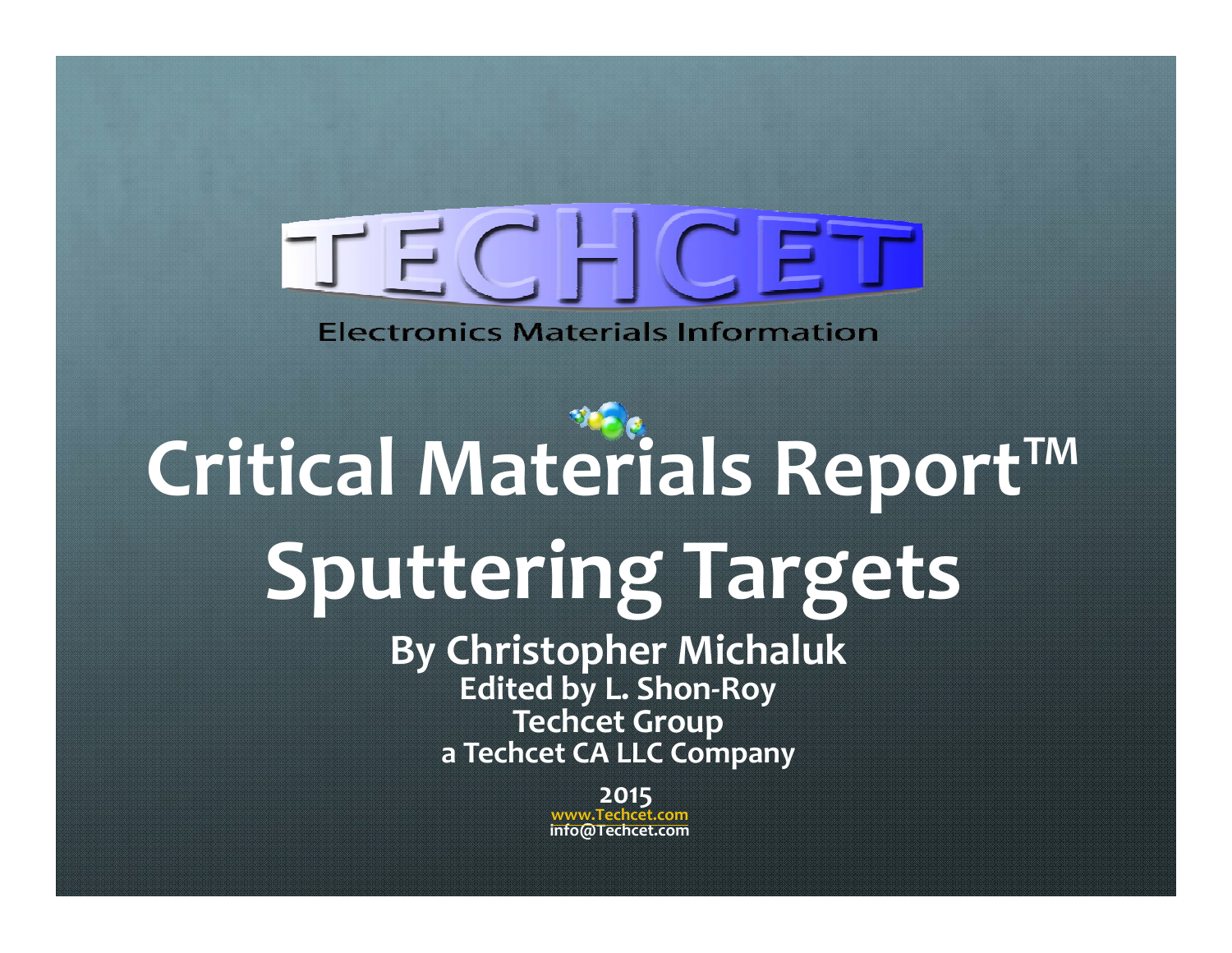## **Table of Contents**

| €         |                                          |
|-----------|------------------------------------------|
| €         |                                          |
| €         | § 2: Semiconductor Market Overview18     |
| €         | § 3: Raw Material Economic Overview 22   |
| 6         | § 4: Supply Chain Update38               |
| €         | § 5: Key Manufacturing Cost Drivers44    |
| €         | § 6: Supply Chain Analysis and Pricing70 |
| €         | §7: Technology Trends86                  |
| 6         | § 8: Business Trends and Analysis   91   |
| €         | § 9: Target Materials Forecast97         |
| €         | § 10: Regulatory Update107               |
| $\bullet$ | §11: Supplier News and Profiles112       |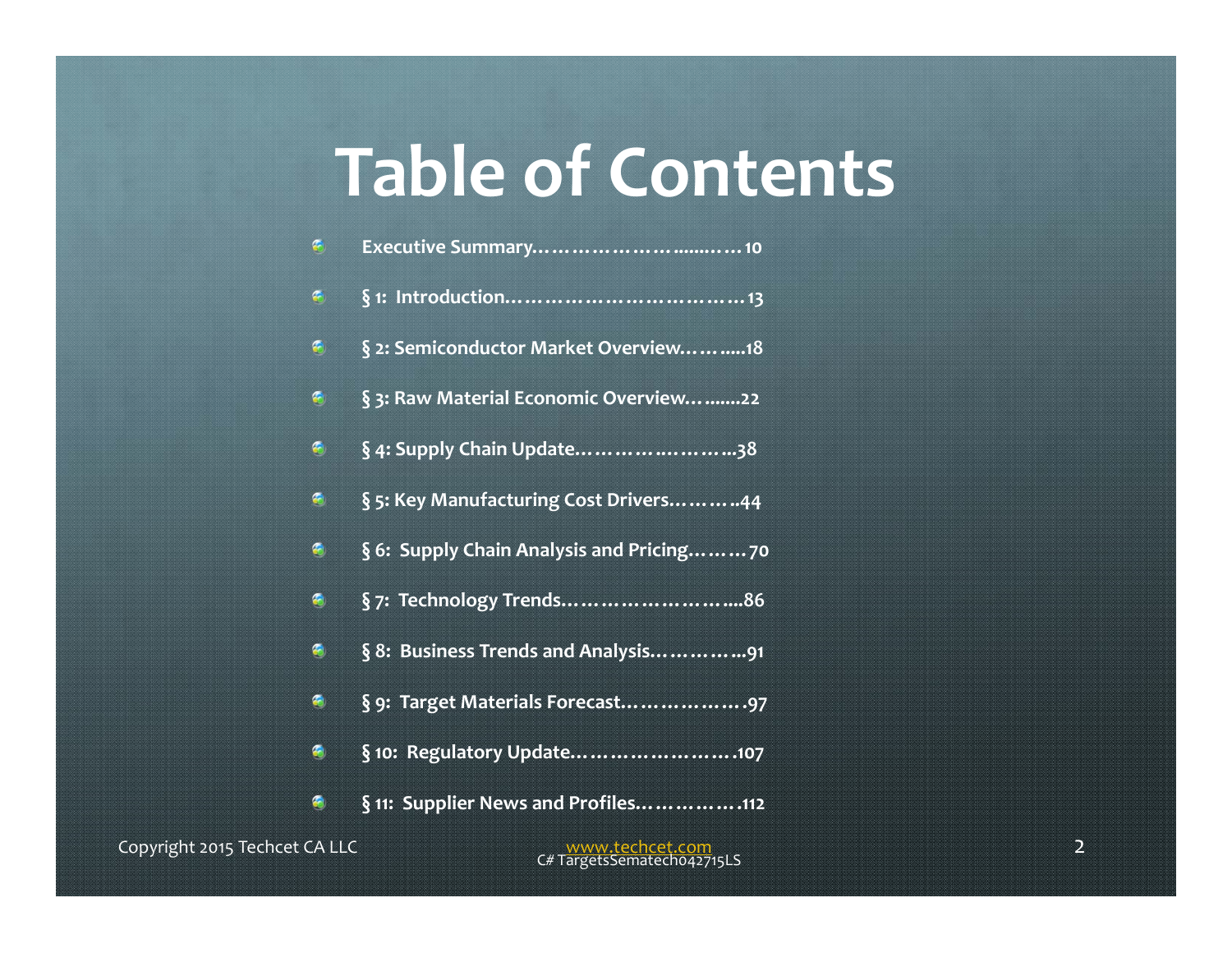# **List of Figures**

| €         | Figure 2.1 Wafer Starts by Device Type19     |
|-----------|----------------------------------------------|
| €         | Figure 2.2 Wafer Start Forecast21            |
| €         | Figure 3.1: 2014 Global Cu Mine Production23 |
| G         | Figure 3.2: 2014 Global Cu Consumption24     |
| $\bullet$ | Figure 3.3: Cu Process Summary 25            |
| ⊛         | Figure 3.4: 2014 Ta Mine Production26        |
| €         | Figure 3.5: 2014 Global Ta Metal Demand27    |
| $\bullet$ | Figure 3.6: Ta Process Summary 28            |
| €         | Figure 3.7: 2014 Al Smelter Production29     |

- **Figure 3.8: 2014 Domestic Al Consumption…...30**  $\bullet$
- $\bullet$ **Figure 3.9: Al Process Summary………………31**

| $\bullet$ | Figure 3.10: 2013 Ti Sponge Production32             |
|-----------|------------------------------------------------------|
| 6         | Figure 3.11: 2013 Global Ti Demand33                 |
| $\bullet$ | Figure 3.12: Ti Process Summary     34               |
| $\bullet$ | Figure 3.13: 2014 W Mine Production35                |
| $\bullet$ | Figure 3.14: 2014 Global W Metal Demand 36           |
| 8         | Figure 3.15: W Process Summary37                     |
| $\bullet$ | Figure 5.1: Copper Raw Material Cost Driver48        |
| $\bullet$ | <b>Figure 5.2: Copper Purification/Consolidation</b> |
| $\bullet$ | Figure 5.3: Copper Forming Cost Driver50             |
| $\bullet$ | Figure 5.4: Copper Machining and Bonding Cost        |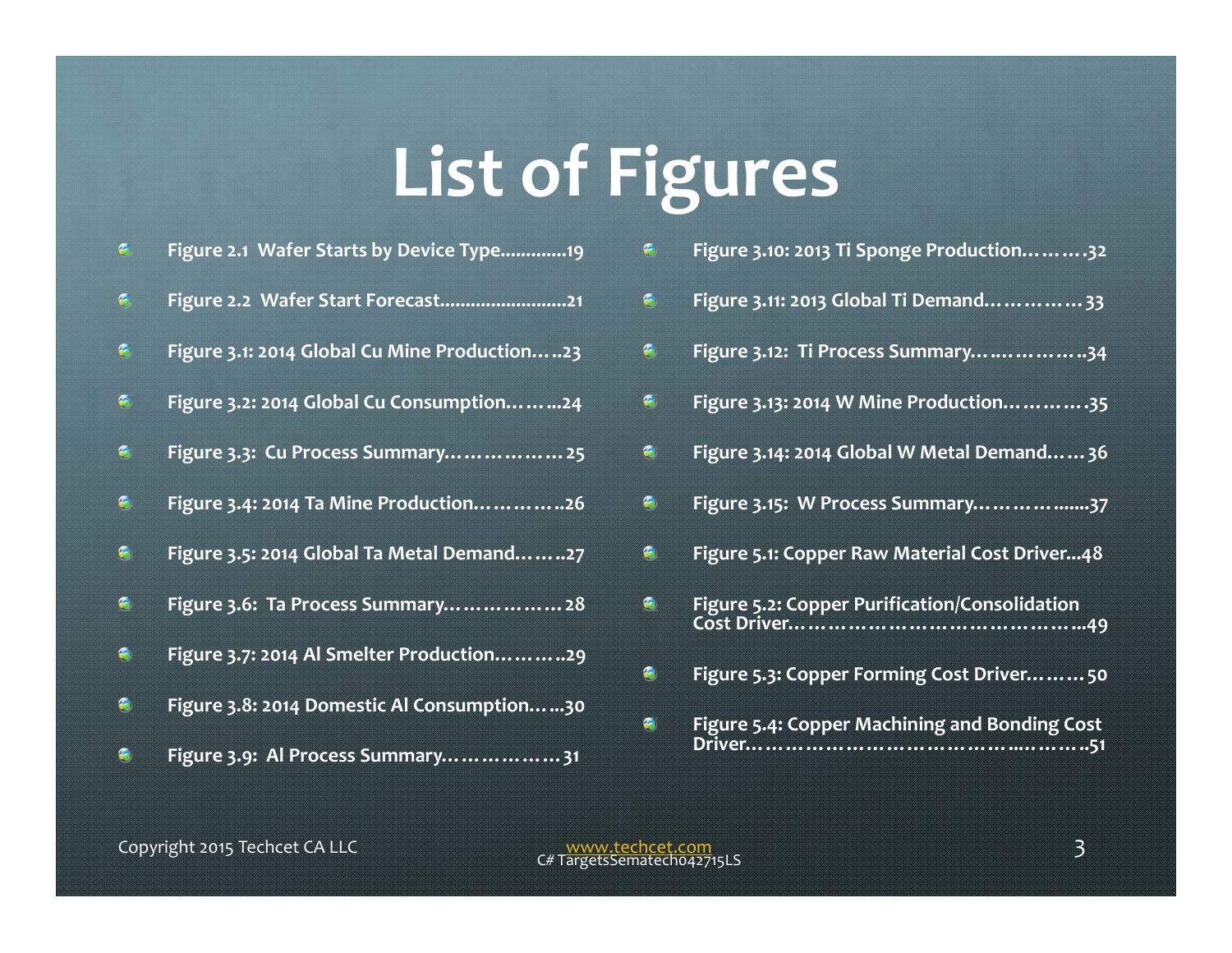# **List of Figures (Continued)**

|   | Figure 5.5: Ta Raw Material Cost Driver52       |           | Figure 5.16: Ti Forming Cost Driver 63     |  |
|---|-------------------------------------------------|-----------|--------------------------------------------|--|
|   | Figure 5.6: Ta Purification Cost Driver53       | 6         | Figure 5.17: Ti Machining and Bonding Cost |  |
| € | Figure 5.7: Ta Consolidation Cost Driver 54     | $\bullet$ | Figure 5.18: W Raw Material Cost Driver65  |  |
| € | Figure 5.8: Ta Forming Cost Driver55            | $\bullet$ | Figure 5.19: W Purification Cost Driver66  |  |
| G | Figure 5.9: Ta Machining and Bonding Cost       | $\bullet$ | Figure 5.20: W Consolidation Cost Driver67 |  |
| € | Figure 5.10: Al Raw Material Cost Driver 57     | $\bullet$ | Figure 5.21: W Forming Cost Driver  68     |  |
|   | Figure 5.11: Al Purification/Consolidation Cost | $\bullet$ | Figure 5.22: W Machining and Bonding Cost  |  |
| € | Figure 5.12: Al Forming Cost Driver59           | $\bullet$ | Figure 6.1: Cu Target Price Forecast73     |  |
|   | Figure 5.13: Al Machining and Bonding Cost      | $\bullet$ | Figure 6.2: Ta Target Price Forecast76     |  |
| € | Figure 5.14: Ti Raw Material Cost Driver61      | 鱼         | Figure 6.3: Al Target Price Forecast79     |  |
|   | Figure 5.15: Ti Purification/Consolidation Cost | $\bullet$ | Figure 6.4: Ti Target Price Forecast82     |  |
|   |                                                 | €         | Figure 6.5: W Target Price Forecast85      |  |

Copyright <sup>2015</sup> Techcet CA LLC www.techcet.com <sup>4</sup> C# TargetsSematech042715LS

**Figure 5.18: <sup>W</sup> Raw Material Cost Driver……...65**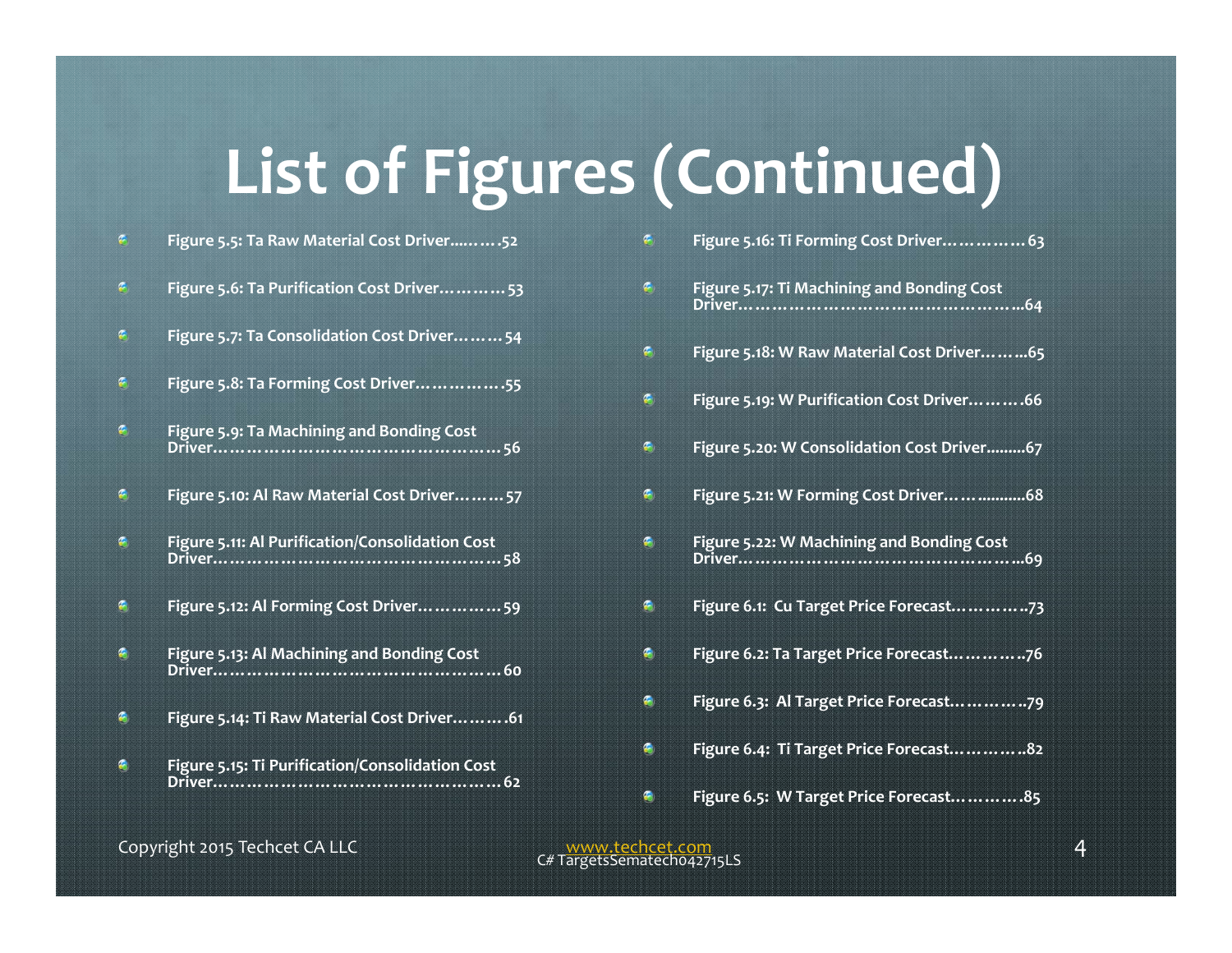#### **List of Figures (Continued)**

- $\bullet$ **Figure 7.1: ALD / CVD Barrier Materials used for M0 and M1…..………………………….90**
- **Figure 8.1: 2014 Target Supplier Market**  $\bullet$ **Share………………………………………...92**
- $\bullet$ **Figure 8.2a: 2014 Target Unit Production…93**
- $\bullet$ **Figure 6.2b: 2019 Target Unit Production...93**
- $\left( 5\right)$ **Figure 9.1: 2014 Total Sputtering Target Market………………..…………………….98**
- $\bullet$ **Figure 9.2: Sputtering Target Cumulative Price Forecast………………………..…….99**
- $\circledast$ **Figure 9.3: Sputtering Target Cumulative Revenue Forecast………………………….100**

| G | Figure 9.4: Cu Sputtering Target Revenue        |
|---|-------------------------------------------------|
| G | <b>Figure 9.5: Ta Sputtering Target Revenue</b> |
| G | <b>Figure 9.5: Al Sputtering Target Revenue</b> |
| € | Figure 9.6: Ti Sputtering Target Revenue        |
| € | <b>Figure 9.7: W Sputtering Target Revenue</b>  |
| € | Figure 9.8: Other Sputtering Target             |